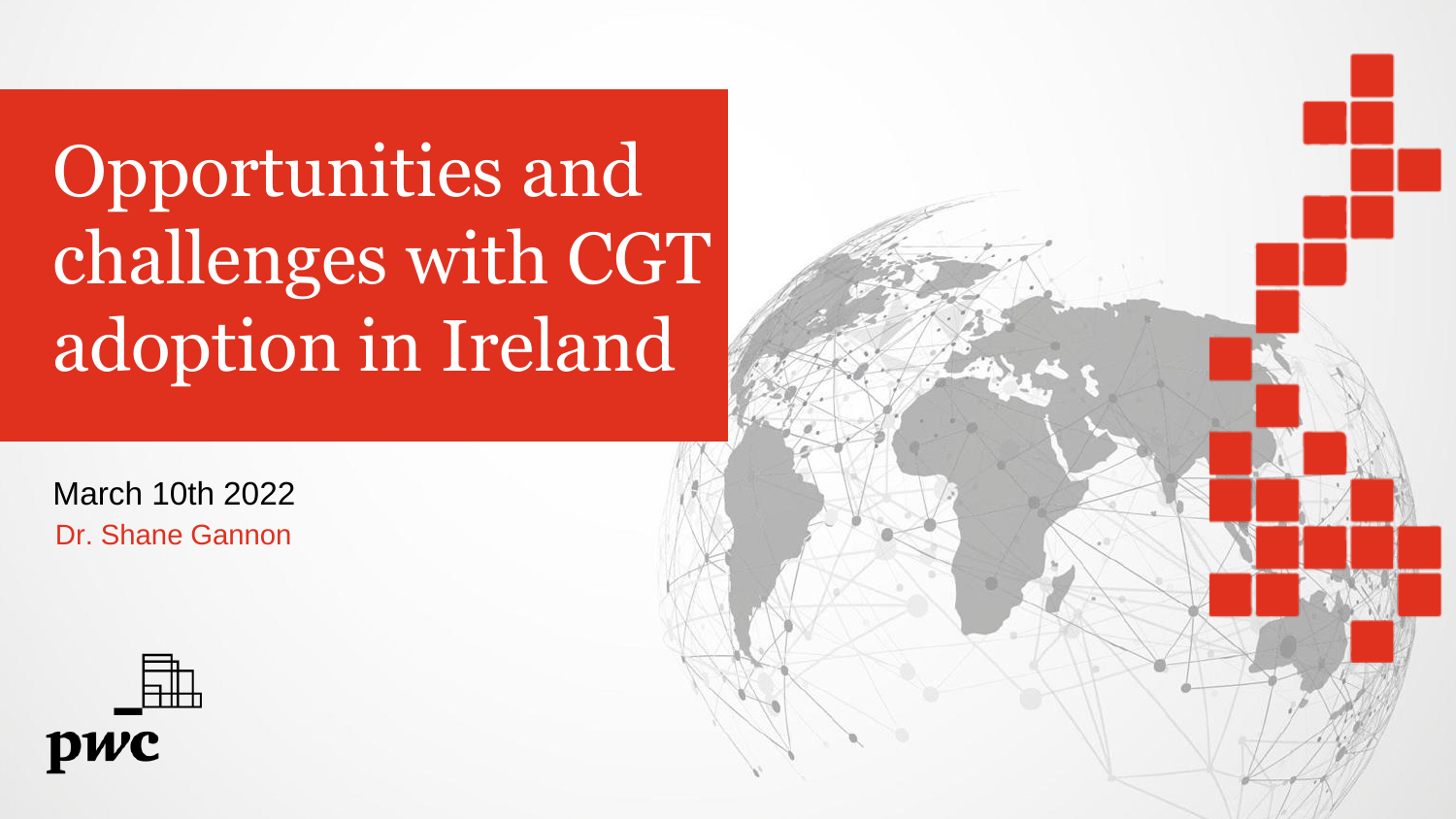Medical innovation is progressing at an increasingly pace from a "onesize-fits-all" approach towards precision treatments tailored to patients

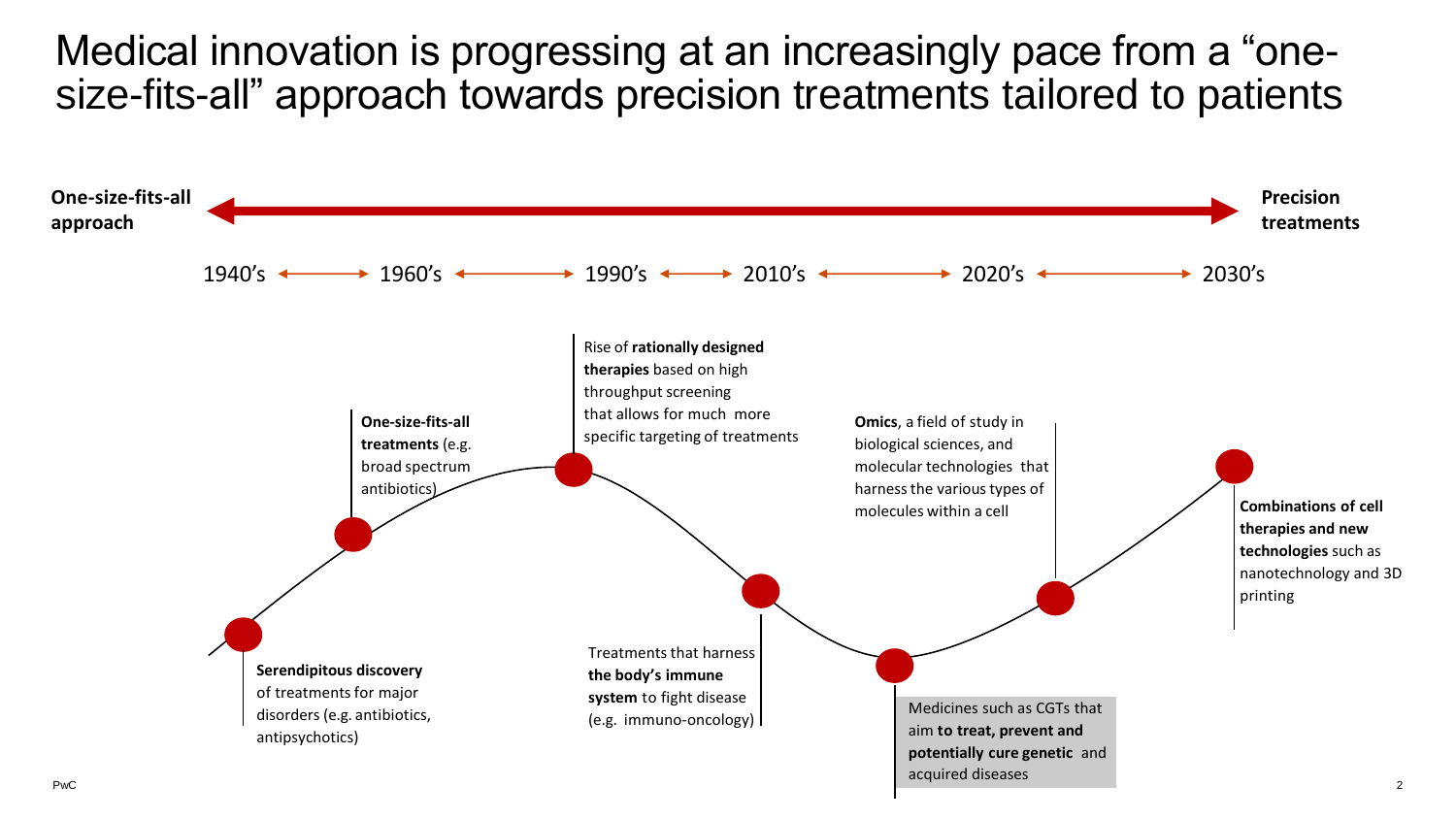#### CGTs are a new category of precision medicine that aim to treat, prevent and potentially cure disease

Cell therapy aims to introduce new, healthy cells into a patient's body to replace diseased or missing cells. One of the most advanced forms of cell therapy is CAR-T treatment for different types of blood cancer.

#### **The CAR-T Process Leukapheresis**





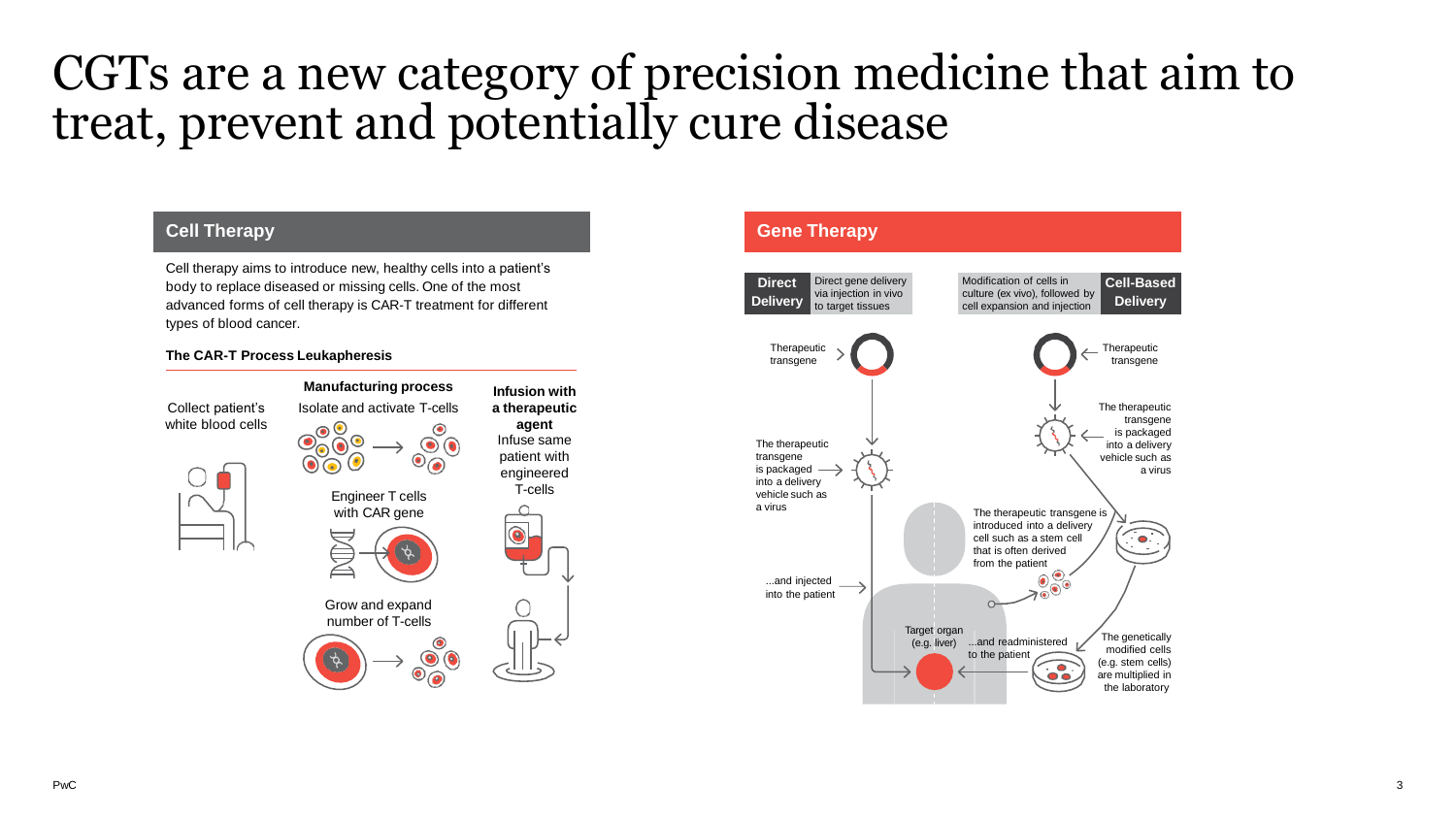#### CAR-T therapy has the potential to improve overall patient survival in certain blood cancer patients



- Cell therapy, or 'CAR-T' therapy, is used to treat certain blood cancers in which patients have failed to respond to all conventional treatment options.
- CAR-T is administered as a one-time treatment in which a patient's T cells are removed from their blood and modified in a lab so they will attack cancer cells.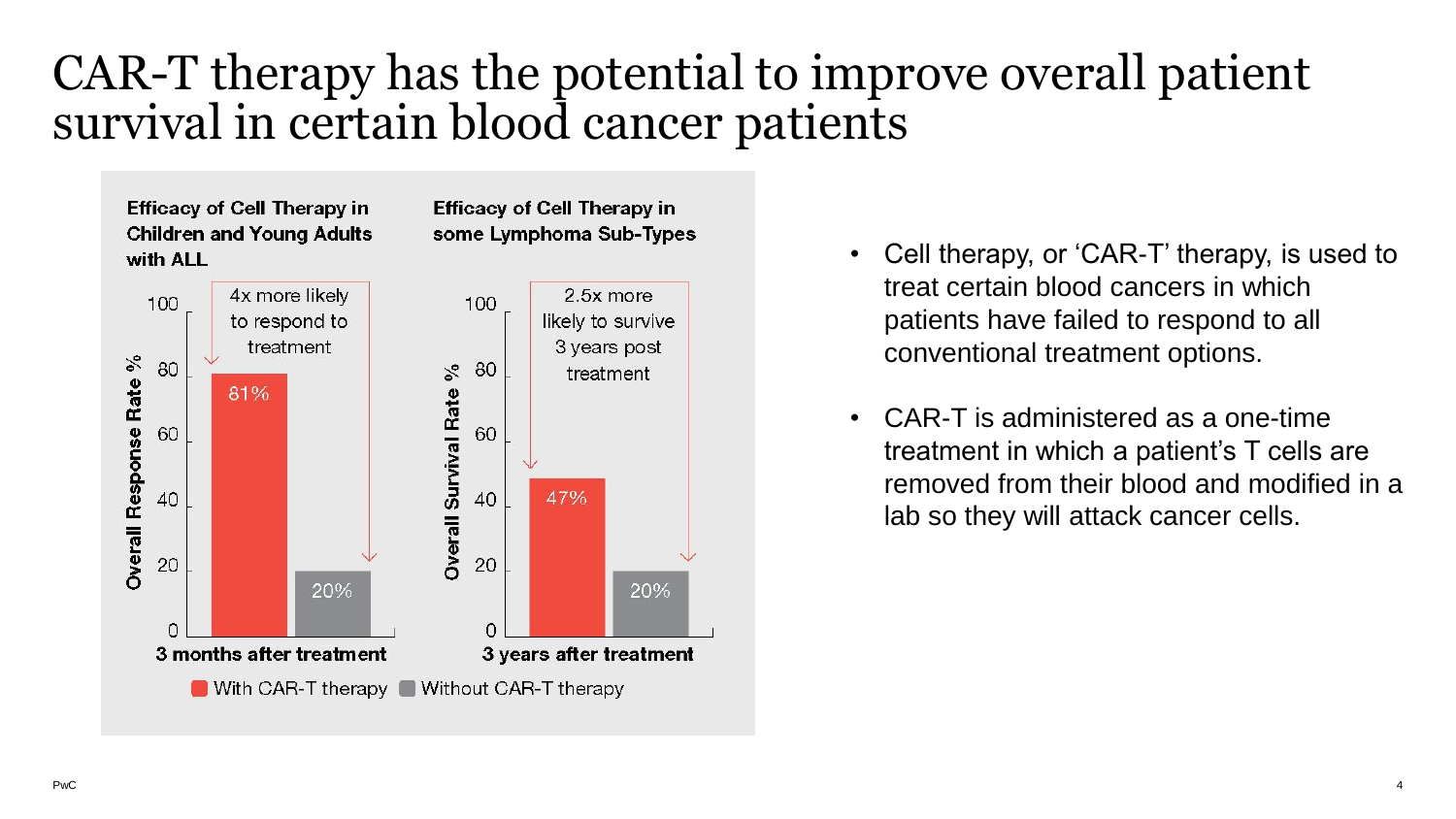#### Gene Therapy treatments of Spinal Muscular Atrophy can modify the course of the disease

Survival Rate of SMA Type 1 Patients - With Gene Therapy vs. Without



- Spinal Muscular Atrophy (SMA) is a rare, genetic neuromuscular disease caused that results in the progressive and irreversible loss of motor neurons, affecting muscle functions, including breathing, swallowing and basic movement
- If left untreated, SMA Type 1 leads to death or the need for permanent ventilation by the age of two in more than 90% of cases.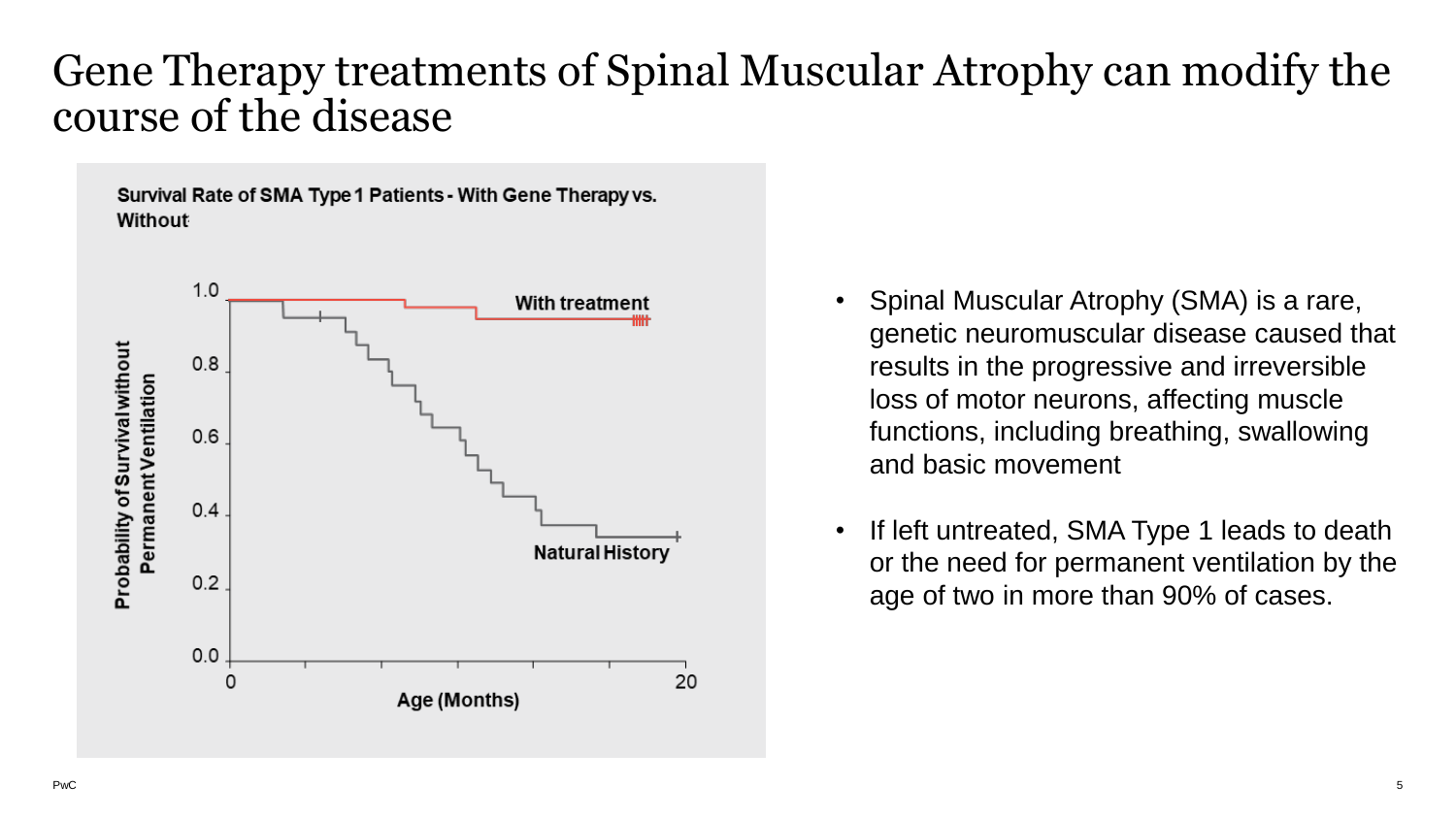### The volume of CGT approvals in Europe is increasing….

**Total number of EU CGT approvals by date of issue of Marketing Authorisation**



Source: Informa Pharavitae, Informa Datamonitor, EMA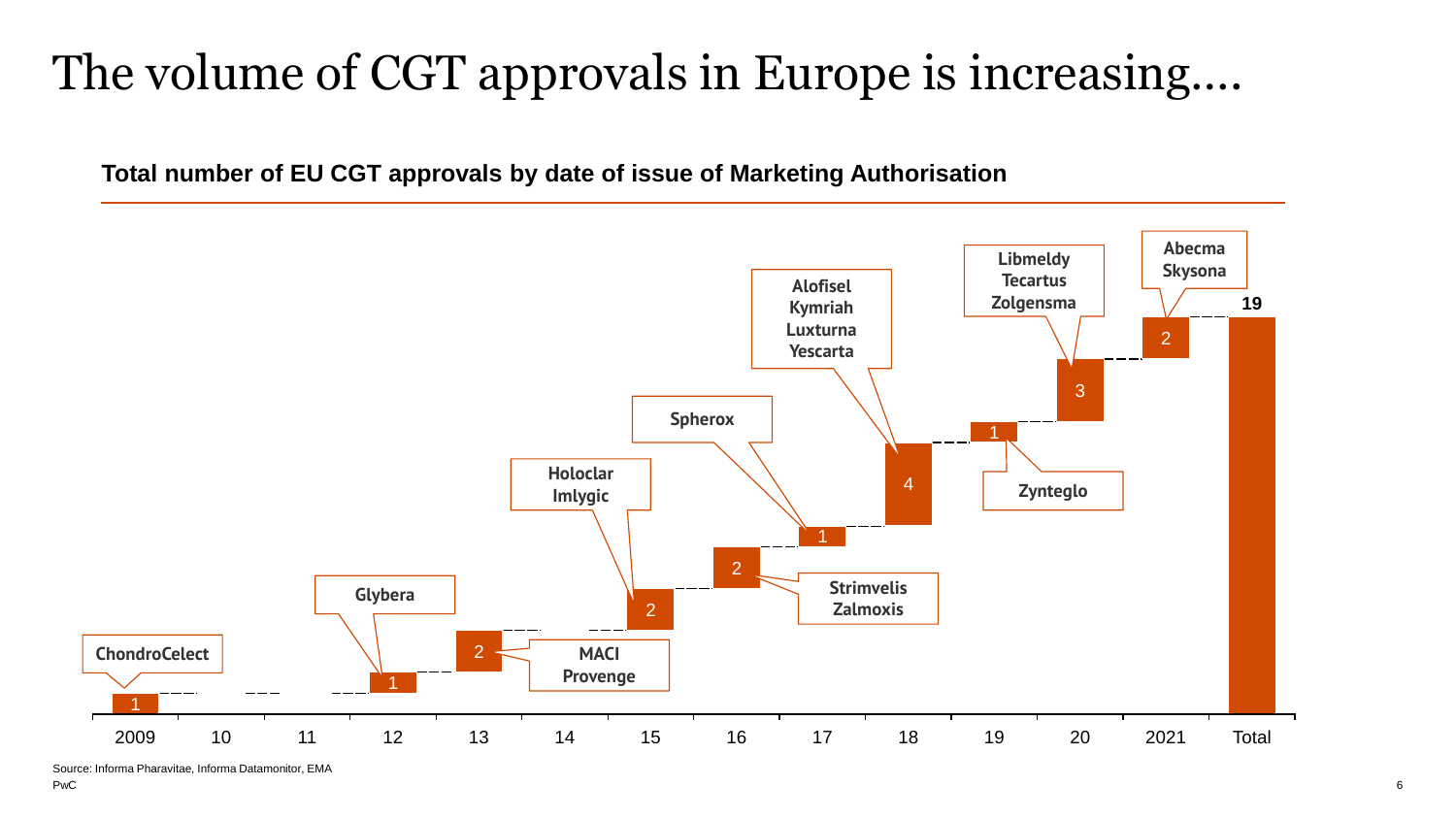#### …..and there is ongoing significant clinical trial activity particularly in Oncology….

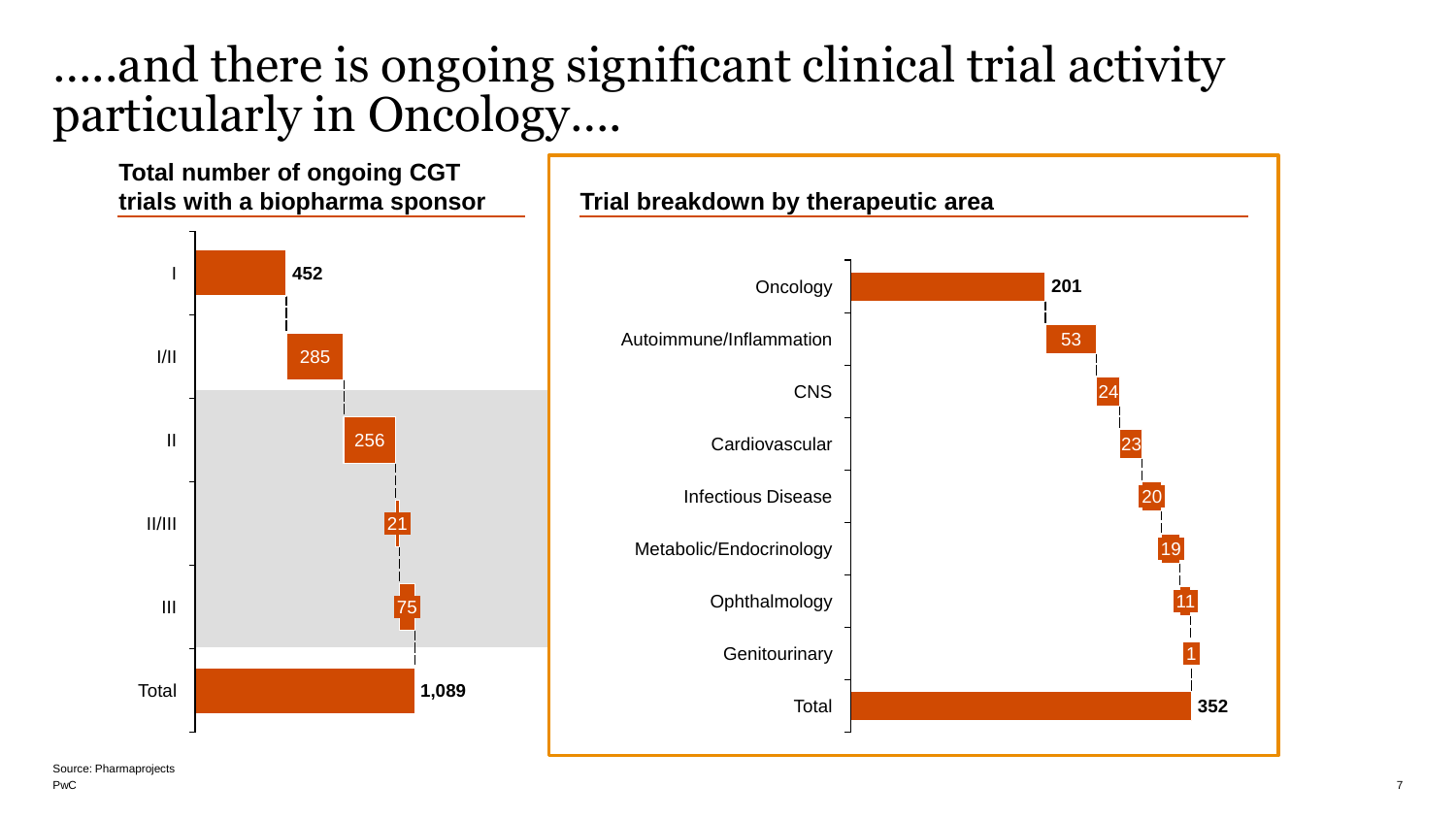#### ….but patient numbers are relatively small or treatment eligibility is restricted

| <b>Therapeutic area</b> | <b>Example illness</b>                 | <b>Estimated total</b><br>number of Irish<br>patients | <b>Eligibility for treatment</b>                                                                                                              |  |
|-------------------------|----------------------------------------|-------------------------------------------------------|-----------------------------------------------------------------------------------------------------------------------------------------------|--|
| Cancer                  | Leukaemia                              | $-5,700$                                              | 3 <sup>rd</sup> line therapy used after after two or more<br>chemoimmunotherapy regimens have proven<br>ineffective                           |  |
|                         | Lymphomas                              | ~11,000                                               |                                                                                                                                               |  |
| Ophthalmology           | Retinitis pigmentosa                   | ~1,200                                                | Patients still have enough functioning cells left in<br>the retina and a form of the disease caused by<br>mutations in the RPE65 gene         |  |
| Neurology               | Spinal muscular<br>atrophy             | $~1 - 55$                                             | Patients have inherited mutations affecting SMN1<br>gene or have up to 3 copies of the SMN2 gene                                              |  |
| Endocrinology           | Crohn's disease                        | ~11,000                                               | Complex perianal fistulas in patients with Crohn's<br>disease                                                                                 |  |
|                         | <b>Metachromatic</b><br>leukodystrophy | $-9$                                                  | Infants or early juveniles who either have no<br>symptoms or can still walk independently and have<br>not yet developed mental deterioration. |  |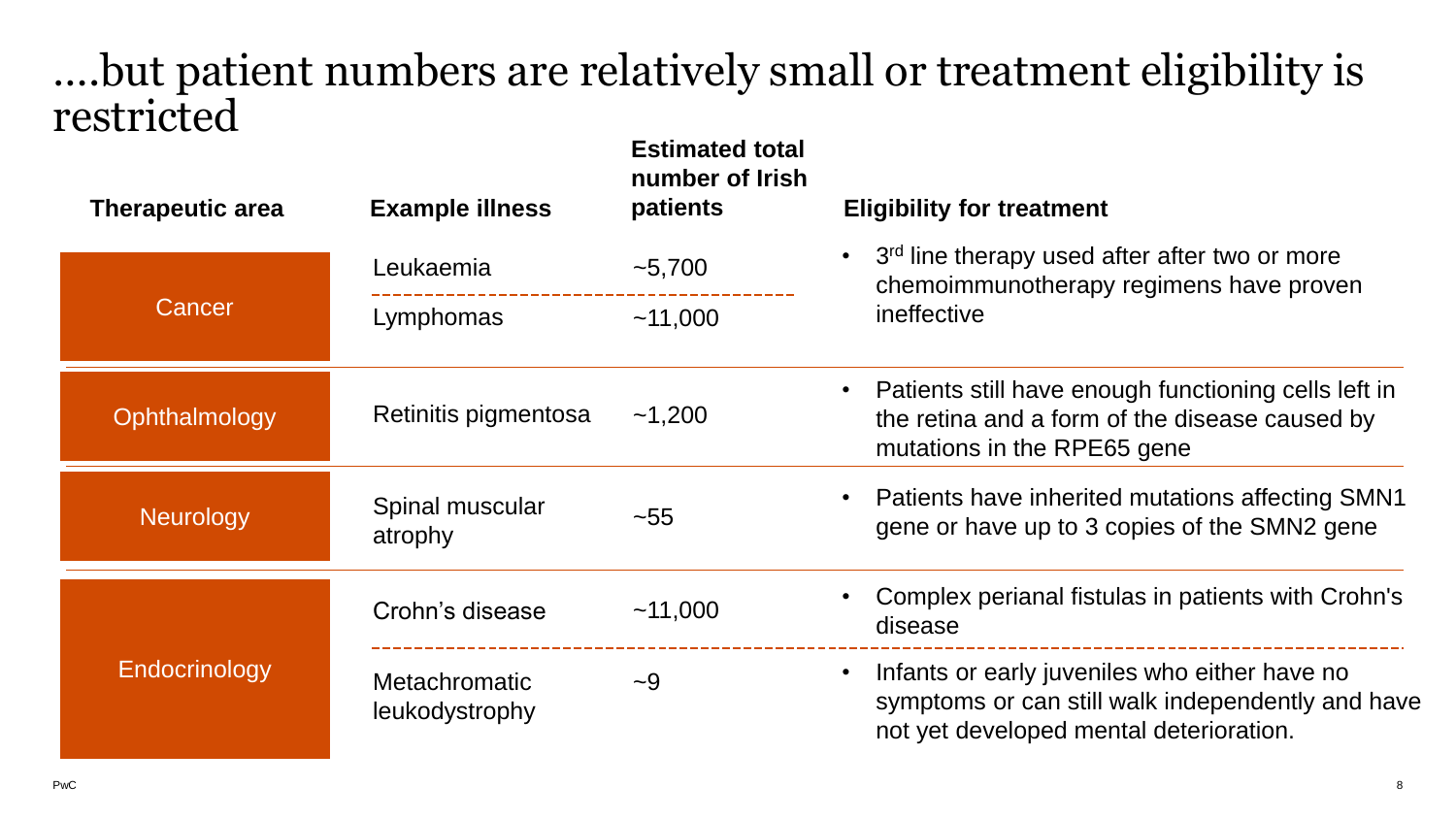### CGT commercialisation has proven challenging to date

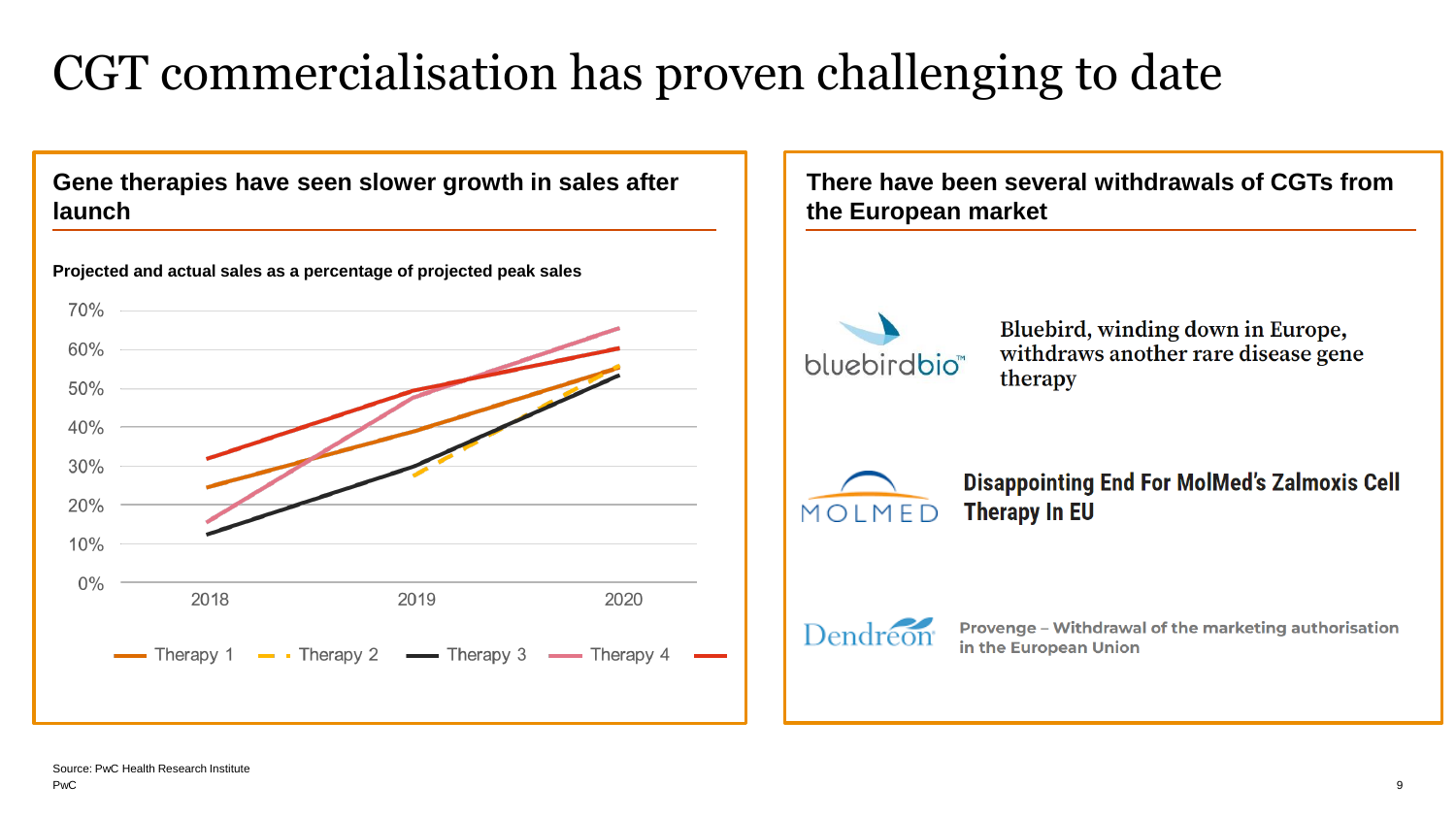#### Primarily because CGTs pose several challenges when it comes to reimbursement

High Cost

Uncertain long term efficacy

Use of unvalidated or novel efficacy endpoints

Lack of robust clinical data

Many CGT are one time, high value treatments

The majority of CGTs do not have long-term efficacy data

Efficacy assessed using new endpoints or endpoints that have not been previously been used to predict disease outcomes

Many CGTs are approved on the basis of open single arm trials

Assessment Data collection is difficult and assessments may undervalue alternative, intermediate or novel endpoints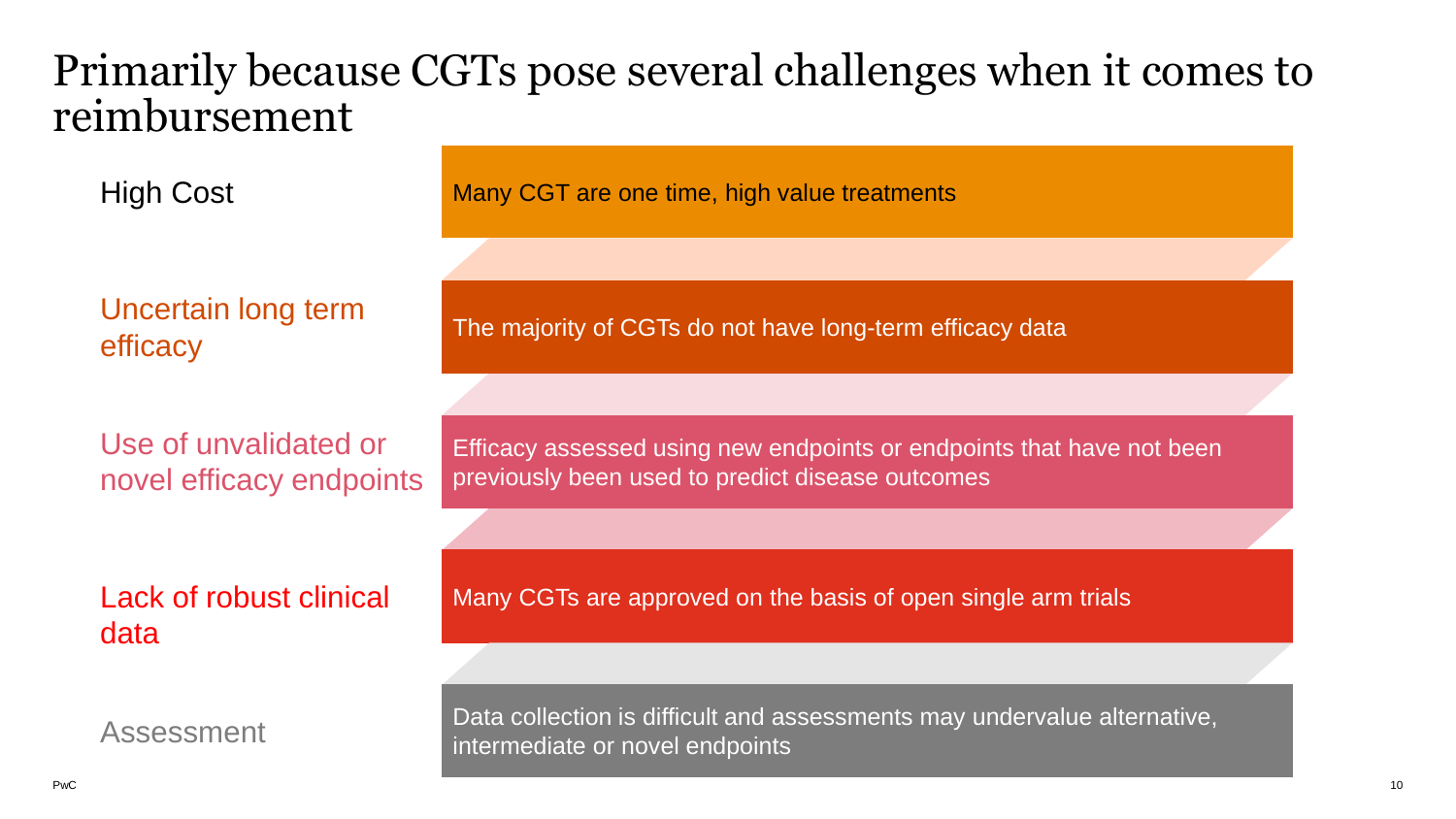#### Alternate funding models are a way of addressing some of these limitations

| <b>Payment Model</b>                                  | <b>Key Features</b>                                                                                                       | <b>Example markets in use</b> | <b>Enablers</b>                                   |
|-------------------------------------------------------|---------------------------------------------------------------------------------------------------------------------------|-------------------------------|---------------------------------------------------|
| <b>Annuity-based model -</b><br>staged payments       | Payment is spread over a<br>number of years in<br>a pre-agreed payment plan,<br>linked to individual patient<br>outcomes  | Italy<br>$\bullet$<br>• Spain |                                                   |
| <b>Coverage with</b><br>evidence development          | Future price reassessment based<br>on longer-term follow up data<br>from pivotal trials and real-world<br>use in patients | • France<br>• United Kingdom  |                                                   |
| <b>Outcomes-based rebates</b>                         | Rebates from pharmaceutical<br>company to government based<br>on individual patient outcomes                              | Germany<br>$\bullet$          | <b>Recording of patient</b><br>outcomes over time |
| <b>Blended annuity-style</b><br>payments with rebates | Instalments over several years,<br>with outcomes based rebates<br>based on patient outcomes                               | • United States               |                                                   |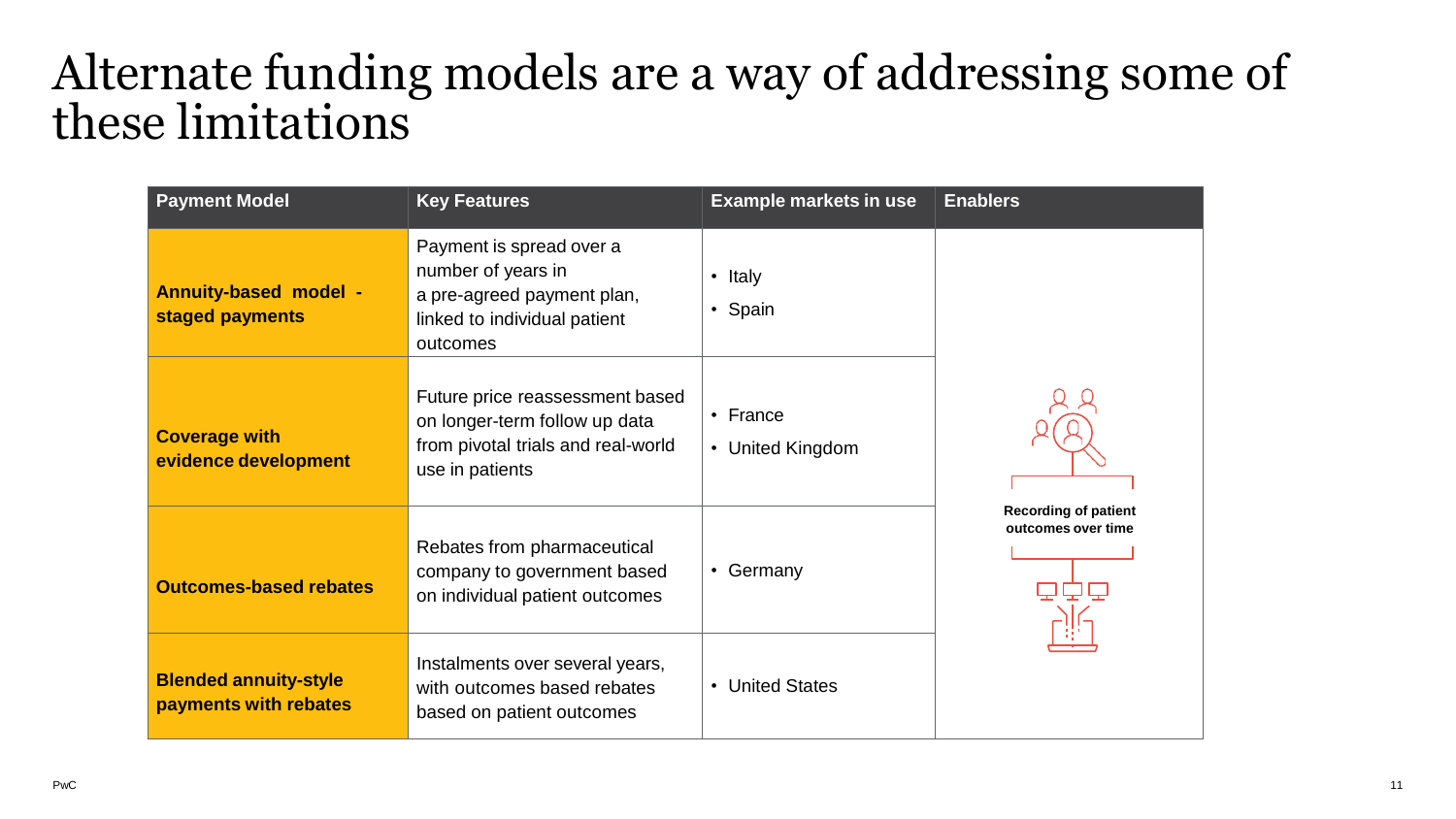#### Recommendations

A number of urgent steps can be taken to ensure Irish patients gain access to innovative and potentially life-changing therapies over the coming years.



**Cell and Gene Therapy Assessment Framework**

**A CGT adoption policy which draws together proposals for tackling the related strands of assessment, access and reimbursement**



**Novel Reimbursement Models**

**Introduce novel reimbursement models for CGTs to ensure broad access and value for money for Irish patients**



**Efficacy data Improve the data infrastructure for key disorders likely to benefit from CGTs in the short term and start planning for a broader rollout in other areas in the medium term**



**Expertise and Resources**

**Continue to invest in facilities and staff while ensuring training and engagement with clinicians and patients to allow for a smooth national rollout of CGTs**